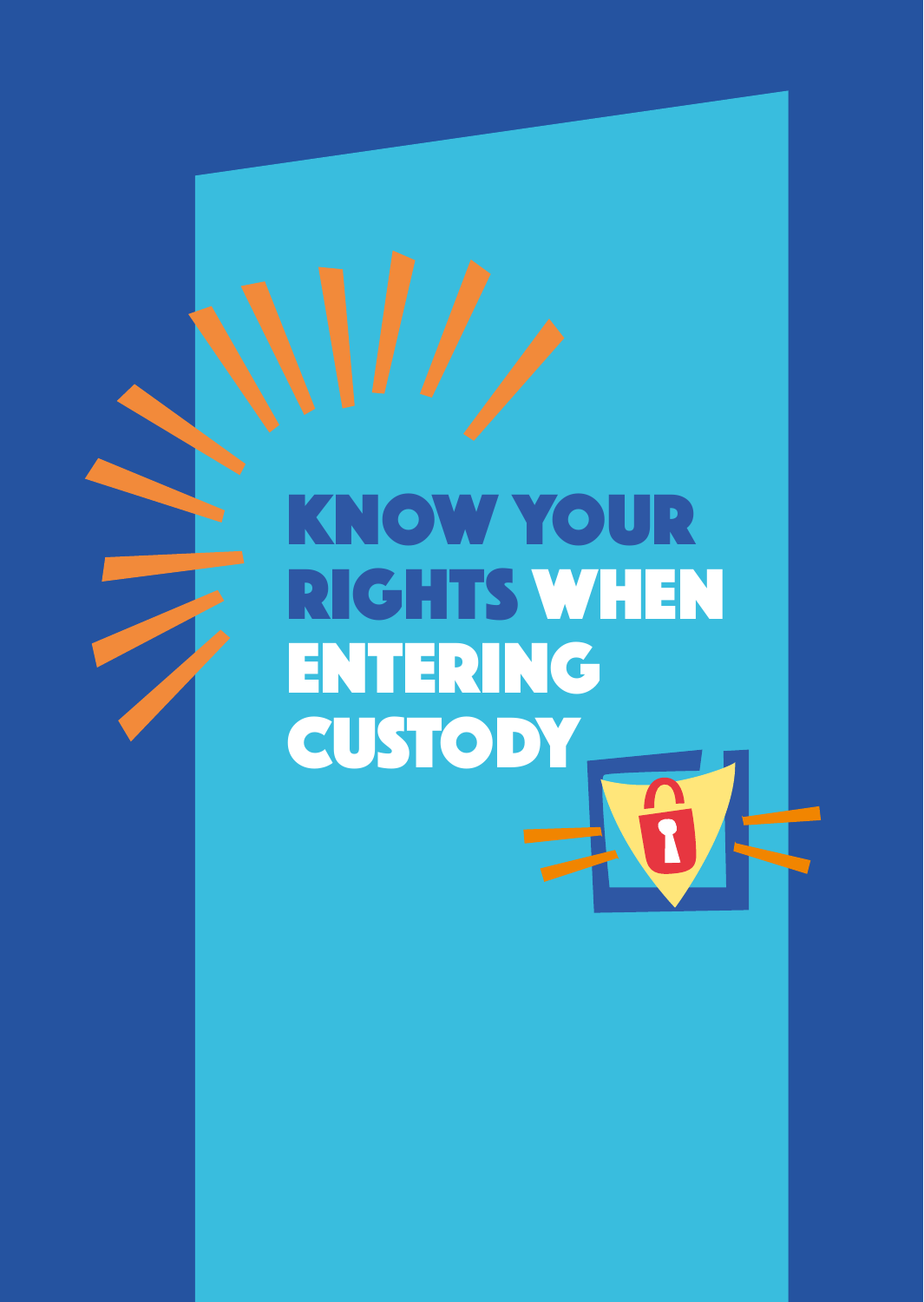# What you need **TO KNOW**



The law says that if you are under 18 in custody, you still have human rights. Those rights give you protection and mean the prison must:



# KEEP YOU SAFE

You have the right to be kept safe. This includes helping you create positive relationships within custody with your personal officer to prevent bullying and violence to help you feel safe and looked after.

### MAKE SURE YOU FEEL CARED FOR AND RESPECTED

While in custody you have the right to be cared for and respected by all officers. This includes having a say in the decisions made about you and being involved with your custody plan when in custody and upon release.

#### LISTEN TO YOUR FEELINGS AND VIEWS

You have the right to be listened to and have your voice heard in matters that involve you. This can be within your education, family relationships, personal development and plans upon release.

#### TREAT YOU FAIRLY

No matter what you have done or who you are, you have the right to be treated fairly. This means that you should get all the things you are entitled to and you should not be discriminated against.

#### PROVIDE YOU WITH EDUCATION

You have the right to education while you are in custody. This includes learning new skills to help you progress upon release, gaining national recognised qualifications and improving your view towards education.

# SUPPORT YOU TO KEEP HEALTHY

You have the right to keep a healthy lifestyle in custody. This includes gaining skills in developing a new routine, learning, and taking part in exercises. Also team building skills to help you when you're back in your community and learning new ways to help you interact and get on better with others.

### HELP YOU WHEN YOU'RE SICK

You have the right to access a range of health services to make sure you have the correct help while in custody. This includes mental health team, sexual health team, dentists, psychiatrists, nurses and doctors.

#### SUPPORT YOU FOR YOUR RELEASE

You have the right to be fully supported upon your release. Reintegration officers will engage with you during your stay to fully support you upon your release. This will help you build new skills and ways to cope to promote a positive return into your community.

#### HELP YOU FEEL ABLE TO SPEAK OUT WHEN SOMETHING IS NOT RIGHT

You have the right to raise awareness of any issues you feel uneasy about while in custody. This can be done through speaking with your personal officer or launching a complaint form. A peer mentor or youth worker can tell you more about this.

You can fill out a PCF1 which goes to hall staff then the hall manager. A PCF2 goes straight to the Governor and has to be addressed within a week.

If you aren't happy still, you can ask youth workers/staff for information about how to make a complaint to the Internal Complaints Committee (ICC) or the Ombudsman.

Thanks to the young people of Youth Justice Voice's Inside Out project (HMPYOI Polmont) who contributed to this guide.